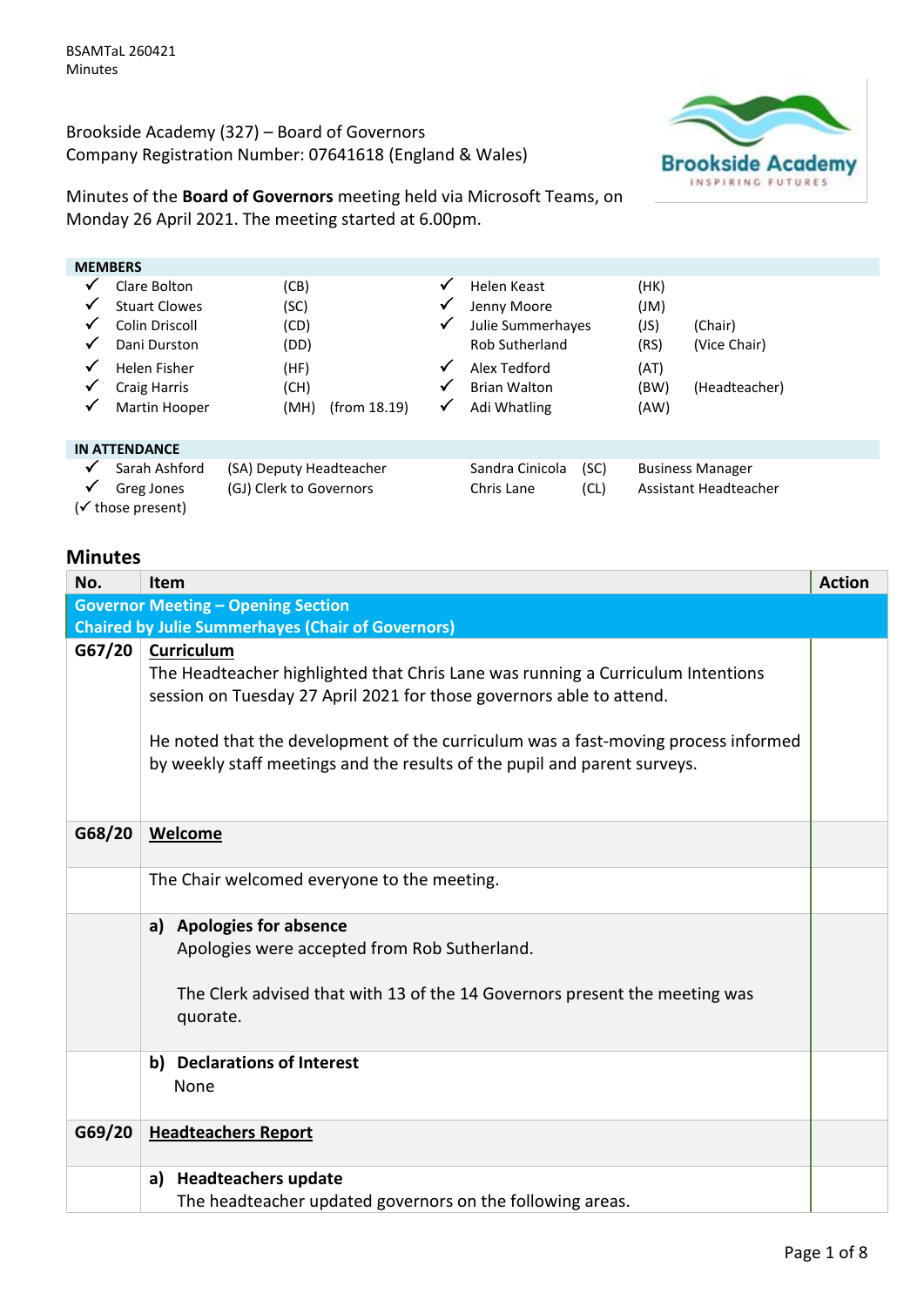## BSAMTaL 260421 Minutes

| No.          | Item                                                                                                                                                                                                                                                                                                                                                                                                                                                                                                                                                                                                                                                                                                                                                                                                                            | <b>Action</b> |
|--------------|---------------------------------------------------------------------------------------------------------------------------------------------------------------------------------------------------------------------------------------------------------------------------------------------------------------------------------------------------------------------------------------------------------------------------------------------------------------------------------------------------------------------------------------------------------------------------------------------------------------------------------------------------------------------------------------------------------------------------------------------------------------------------------------------------------------------------------|---------------|
|              | <b>Attendance</b><br>The first round of letters has been sent out to the parents of children with<br>below expected attendance.<br>Staff attendance is secure, and the school is operating to its full capacity<br>with respect to the Covid-19 restrictions.<br><b>Behaviour</b><br>$\bullet$<br>The Pupil, Staff, and Parent surveys have been completed.<br>The perception of behaviour by the staff reflects the pupils settling back<br>into the daily school routine and friendships.<br><b>Progress and attainment</b><br>٠<br>Data will be compared with the previous years to identify the gaps in<br>learning.                                                                                                                                                                                                        |               |
|              | <b>Mainstream Teaching &amp; Learning section (T&amp;L)</b>                                                                                                                                                                                                                                                                                                                                                                                                                                                                                                                                                                                                                                                                                                                                                                     |               |
|              | <b>Chaired by Craig Harris (Mainstream Teaching &amp; Learning Lead)</b>                                                                                                                                                                                                                                                                                                                                                                                                                                                                                                                                                                                                                                                                                                                                                        |               |
| T&L<br>09/20 | <b>Outcomes and Assessment</b>                                                                                                                                                                                                                                                                                                                                                                                                                                                                                                                                                                                                                                                                                                                                                                                                  |               |
|              | <b>Mainstream</b><br>a)<br>The Deputy Headteacher invited questions of the mainstream data report<br>circulated with the papers for this meeting.<br>A Governor asked how the School proposed to get all the pupils assessed by the<br>end of the academic year? The Team Leaders are identifying the priorities for<br>teaching to get the maximum progression for each pupil.<br>The next data point is on 17 May 2021 that will give a better indication of gaps<br>and identify priorities.<br>A Governor asked if the pupils will be able to start on next years curriculum in<br>September 2021? This will be dependent on progress against the priorities<br>identified in the May data point.<br>Different year groups will have had a greater coverage to the curriculum topics<br>and will be able to move on faster. |               |
|              | A Governor asked what sort of progress and evaluation will be passed onto<br>Secondary Schools for Year 6 pupils? Secondary schools will be carrying out their<br>own Cognitive Attainment Tests (CATs) in September to establish their own<br>baselines for each pupil.<br>It is more important for the school to pass on behavioural and other information<br>about the pupils.                                                                                                                                                                                                                                                                                                                                                                                                                                               |               |
|              | 6.19pm - Martin Hooper arrived                                                                                                                                                                                                                                                                                                                                                                                                                                                                                                                                                                                                                                                                                                                                                                                                  |               |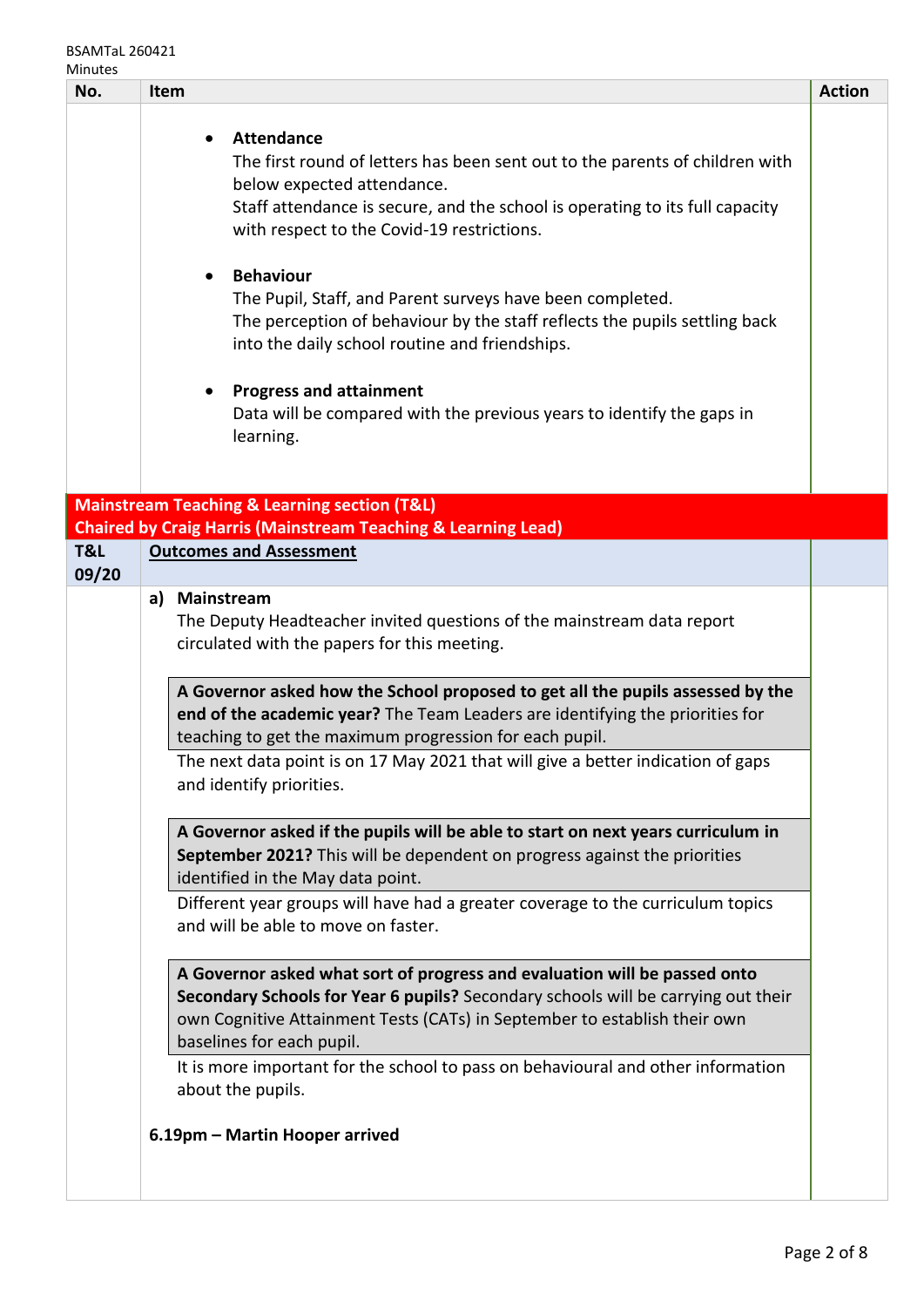| No. | <b>Item</b>                                                                                                                                                                                                                                                                               | <b>Action</b> |
|-----|-------------------------------------------------------------------------------------------------------------------------------------------------------------------------------------------------------------------------------------------------------------------------------------------|---------------|
|     | Governors discussed the tracking of children further back in their school careers to<br>form the picture that will be passed onto Secondary schools.                                                                                                                                      |               |
|     | It was noted that the Teachers are aware of what has been missed and are adding<br>this into lessons where possible.                                                                                                                                                                      |               |
|     | A Governor asked how the Governors will know that the school has been<br>successful in achieving good outcomes for pupils? The School will look at the<br>average depth levels once the data picture has been analysed.                                                                   |               |
|     | It was noted that the target level of 1.8 is a more aspirational level this year than<br>normal but that the level should not be reduced.                                                                                                                                                 |               |
|     | A Governor asked about plans for the expenditure of the Catch-up funding? A<br>decision on the allocation of this extra funding will be made after the May data<br>point.                                                                                                                 |               |
|     | The discussion amongst school leaders is ongoing as to what the best use of this<br>funding will be.                                                                                                                                                                                      |               |
|     | A Governor asked how much the Catch-up funding is for the School? £39k which<br>equates to £80 per pupil.                                                                                                                                                                                 |               |
|     | It was noted that Quality First Teaching (QFT) will be the first approach to catching<br>up, as it is important that the Teachers who know the children best spend as much<br>time with them as possible. Additional support will be provided in class where<br>needed to accompany this. |               |
|     | The plan will be presented to Governors at the next meeting once the data has<br>been analysed. The most important thing is to get the maximum value from the<br>catch-up funding.                                                                                                        |               |
|     | Action - Catch-up funding expenditure plan to meeting on 14 June 2021.                                                                                                                                                                                                                    | <b>BW</b>     |
|     | b) Early Years Foundation Stage<br>The Deputy Headteacher noted that the attainment gaps are not as big as in<br>Mainstream. Parents have been good at picking up the Phonics and Maths.<br>More time is needed to record the formal aspects of reading and writing.                      |               |
|     | The positive impact of the pandemic on Technology skills were highlighted. People<br>and Community skills have suffered over the same period.                                                                                                                                             |               |
|     | <b>Nursery overview</b><br>c)<br>The Deputy Headteacher noted that the stability of the pre-school group with<br>their 30 hours funding has seen the group make good progression.                                                                                                         |               |
|     | The other groups have not faired as well due to the reduced frequency of their<br>attendance in the Nursery.                                                                                                                                                                              |               |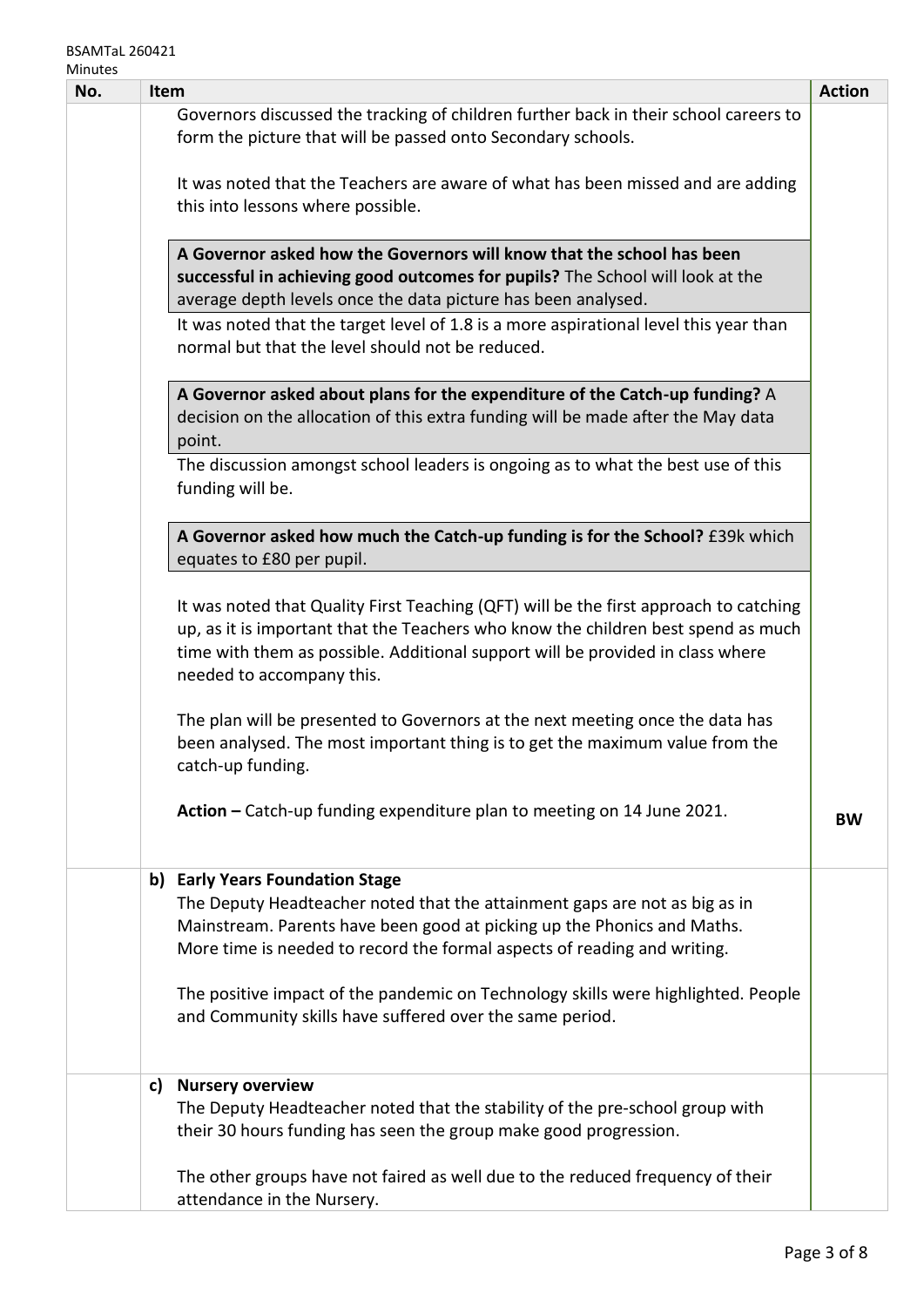## BSAMTaL 260421 Minutes

| No.          | Item |                                                                                                                                                                                                                                                                                                                                                                | <b>Action</b> |
|--------------|------|----------------------------------------------------------------------------------------------------------------------------------------------------------------------------------------------------------------------------------------------------------------------------------------------------------------------------------------------------------------|---------------|
|              |      |                                                                                                                                                                                                                                                                                                                                                                |               |
|              |      | d) Year 1 Phonics<br>The Autumn 2 data recorded before the 2021 lockdown shows that the children<br>were behind the expected level.<br>57% were at phase 5 of which only 33% have moved into phase 6.                                                                                                                                                          |               |
| T&L<br>10/20 |      | <b>Diminishing the Difference</b>                                                                                                                                                                                                                                                                                                                              |               |
|              |      | a) Pupil Premium update<br>The Deputy headteacher invited questions on the Interventions report circulated<br>with the papers for this meeting.                                                                                                                                                                                                                |               |
|              |      | A Governor asked if there were any themes identified that are different from<br>previous years due to the impact of the pandemic? Some pupils have been<br>disadvantaged by restrictions on their access to technology (including priority<br>given to older siblings).<br>It was noted that the Pupil Premium pupils were in school during the lockdown.      |               |
|              |      | The overall picture is of a very individualised experience of pupils that has led to a<br>widening gap.                                                                                                                                                                                                                                                        |               |
|              |      | A Governor asked if the lack of interventions has had a negative impact? Again,<br>this is a very individual picture with some children thriving while working at home.                                                                                                                                                                                        |               |
|              |      | A Governor asked if there will be a change in the expectations of the<br>interventions that need to be delivered? The Teachers know the children very<br>well and will use the best of the evidence-based approaches.                                                                                                                                          |               |
|              |      | It was noted that this approach will not fit all the pupils and the Teachers will<br>endeavour to use a consistent approach based on their knowledge of the pupils.                                                                                                                                                                                            |               |
|              |      | A governor asked about the Education Endowment Foundation (EEF) approach<br>to the use of the Catch-up funding? The Headteacher highlighted the danger of<br>only using the interventions on the accredited list from EEF.                                                                                                                                     |               |
|              |      | Governors discussed the wider options available to the Teachers for the<br>interventions that they could use.                                                                                                                                                                                                                                                  |               |
|              | b)   | "Catch-up" Team leader reports to inform<br>The Deputy Headteacher highlighted that the reports circulated with the papers<br>for this meeting help to provide clarity on the strengths and gaps in each year<br>group.                                                                                                                                        |               |
|              |      | It was noted that the reports are very honest and acknowledge that not all the<br>topics are likely to be taught by the end of the year. It will take time to catch-up all<br>the children from there various staring points.<br>Children's focus from the pupil survey results is more on outdoor learning and<br>friendships, rather than academic learning. |               |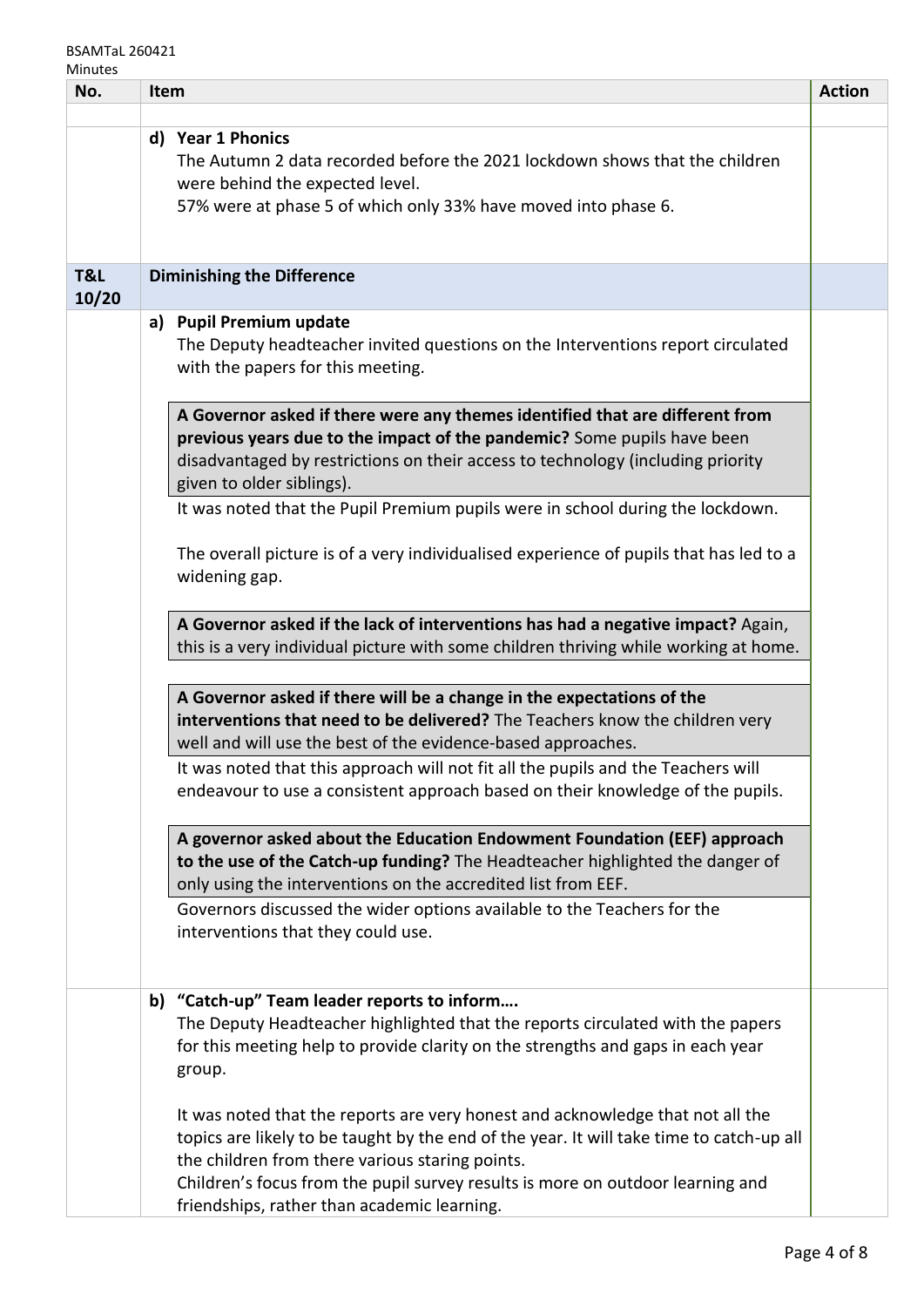| No.          | Item                                                                                                                                                                                                                                                                                                                                                                                                                                                                                                                                      |  | <b>Action</b> |
|--------------|-------------------------------------------------------------------------------------------------------------------------------------------------------------------------------------------------------------------------------------------------------------------------------------------------------------------------------------------------------------------------------------------------------------------------------------------------------------------------------------------------------------------------------------------|--|---------------|
|              | The School is prioritising providing other experiences alongside the teaching<br>towards the end of year outcomes. It is important to make sure that there is some<br>fun, and the Enrichment programme will be starting again.                                                                                                                                                                                                                                                                                                           |  |               |
|              | A Governor asked if the School will be benchmarking outcomes against other<br>Schools? There are no national (SATs) tests this year to benchmark against.<br>The Local Authority may publish the county wide teacher assessments.                                                                                                                                                                                                                                                                                                         |  |               |
|              | <b>Guidance on Implementing "catch-up"</b><br>c)<br>Governors noted the contents of the Education Endowment Foundation report<br>circulated with the papers for this meeting.                                                                                                                                                                                                                                                                                                                                                             |  |               |
| T&L<br>11/20 | <b>Teaching and Learning</b>                                                                                                                                                                                                                                                                                                                                                                                                                                                                                                              |  |               |
|              | a) Curriculum<br>The Headteacher noted that the Curriculum intention session for Governors is<br>being held by Chris Lane on 27 April 2021.<br>Governors discussed the "journey" to produce the skills and knowledge intention<br>statements.<br>It was noted that the Teachers are now more focused on what is being covered in<br>the curriculum.<br>The Headteacher noted that this process will lead to a "Brookside" themed<br>curriculum, and that the Specialist curriculum will be very similar to the<br>mainstream equivalents. |  |               |
|              | b) Children Surveys - Spring 2021<br>The Headteacher highlighted the main points of the summary results of the<br>surveys circulated with the papers for this meeting.                                                                                                                                                                                                                                                                                                                                                                    |  |               |
|              | A Governors asked why the Oak Academy was so unpopular in the answer to<br>Question 5? Pupils did not enjoy the amount of recorded content included in the<br>lessons.<br>Virtual learning was less popular than videos delivered by the teachers. There was<br>a correlation between the children who were being taught at home and those<br>who did not like the Oak Academy.<br>Pupils preferred "Face to Face" teaching.                                                                                                              |  |               |
|              | A Governor asked if the school checked results with the pupils who were at<br>school during the lockdown? Yes - these pupils views tended to be the reverse of<br>those who were at home.<br>The Teachers made sure that they reviewed the Oak Academy videos to ensure<br>that there was continuity with what they were teaching in school. Although they<br>were able to pause the videos in school and give further explanation where<br>required.                                                                                     |  |               |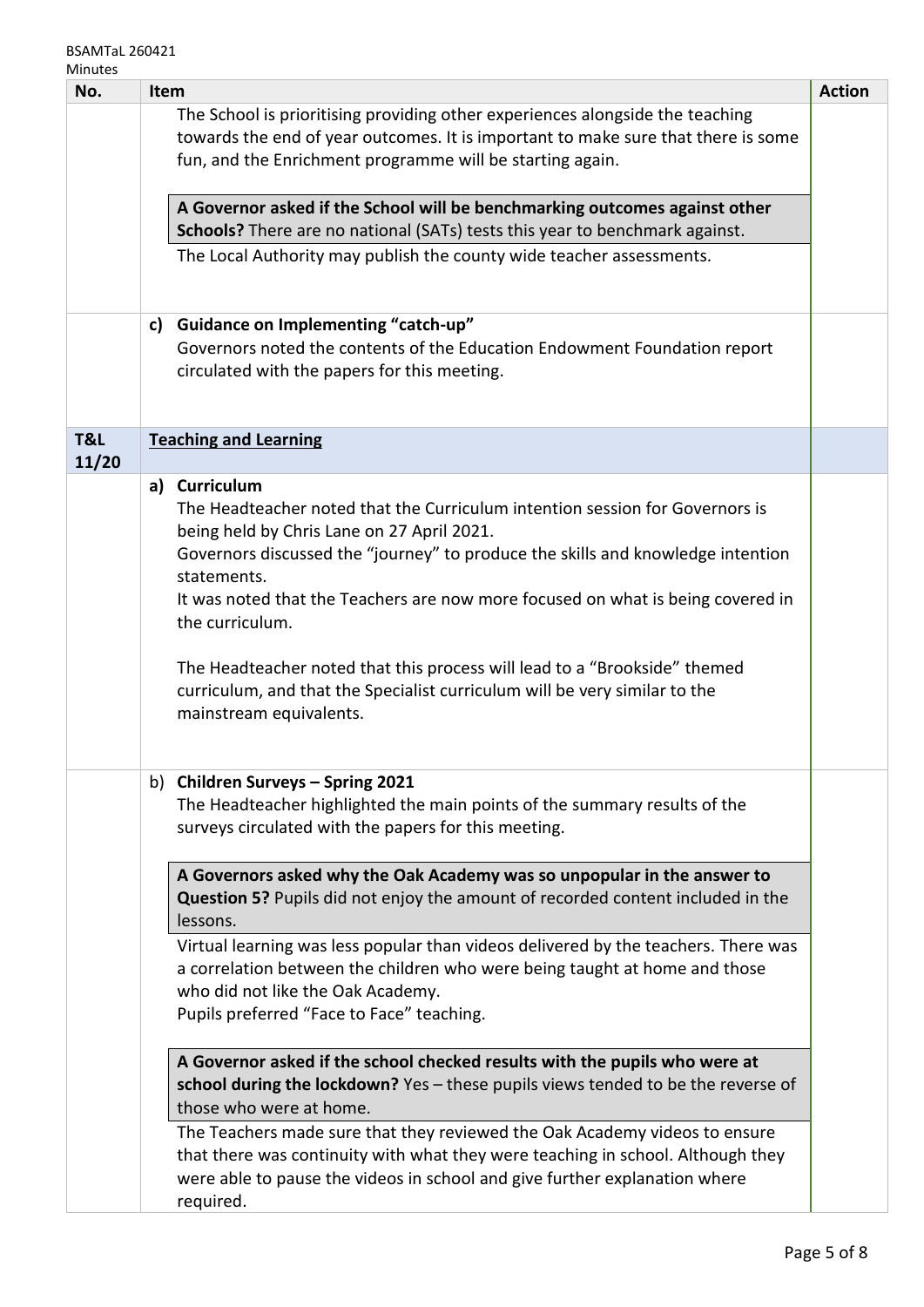| No.          | Item                                                                                                                                                                                                                                                                                                                                                                                                   | <b>Action</b> |
|--------------|--------------------------------------------------------------------------------------------------------------------------------------------------------------------------------------------------------------------------------------------------------------------------------------------------------------------------------------------------------------------------------------------------------|---------------|
|              | It was noted that the school is able to see the difference between children who<br>were supported with their home learning and those who were not supported.                                                                                                                                                                                                                                           |               |
|              | A Governor asked what the next steps are to follow up the responses to the<br>surveys? OFSTED have changed their focus away from data to more about talking<br>to the children.                                                                                                                                                                                                                        |               |
|              | It is important that the school makes sure that the pupils are confident about<br>talking about their next steps.<br>The Headteacher will be talking to the House Captains about what feedback they<br>would like to see and include it as part of the newsletter.                                                                                                                                     |               |
|              | A Governor asked if anything had changed since the survey that was conducted<br>not long after the pupils returned to school? Yes - A routine has been re-<br>established.                                                                                                                                                                                                                             |               |
|              | Some children are still struggling with social contact; but these are the same ones<br>who struggled before the pandemic.                                                                                                                                                                                                                                                                              |               |
|              | A Governor asked about the pupil's "confidence"? A very small number of<br>children are still unhappy about being back in school and not feeling safe.                                                                                                                                                                                                                                                 |               |
|              | This will reduce as the pupils spend more time at school and re-establish their<br>routine and friendships that were damaged during lockdown.                                                                                                                                                                                                                                                          |               |
|              | This will be a theme of the Whole School assemblies as they return.                                                                                                                                                                                                                                                                                                                                    |               |
|              | A Governor asked about the capacity of the Emotional Literacy Support Assistant<br>(ELSA) to cope with the increased number of pupils with emotional needs? The<br>ELSA is continuing with their normal programme. The Class Teachers are using the<br>Personal, Social, Health, and Economic; and Relationships and Sex Education<br>curriculums to focus on confidence and lifelong learning skills. |               |
| T&L<br>12/20 | <b>Themed Policies</b>                                                                                                                                                                                                                                                                                                                                                                                 |               |
|              | a) Policy Grid<br>The clerk reviewed the Policies relating to the MTaL theme.                                                                                                                                                                                                                                                                                                                          |               |
|              | <b>Policies for Approval</b><br>b)<br>None                                                                                                                                                                                                                                                                                                                                                             |               |
|              | <b>Governor Meeting - Final Section</b>                                                                                                                                                                                                                                                                                                                                                                |               |
|              | <b>Chaired by Julie Summerhayes (Chair of Governors)</b>                                                                                                                                                                                                                                                                                                                                               |               |
| G70/20       | <b>Minutes of Previous Meeting</b>                                                                                                                                                                                                                                                                                                                                                                     |               |
|              | Stuart Clowes proposed that Governors approve the minutes of the meeting 22<br>March 2021. Seconded by Adi Whatling and approved by all present.                                                                                                                                                                                                                                                       |               |
|              | <b>Abstentions: 1</b><br><b>For: 12</b><br>Against: 0                                                                                                                                                                                                                                                                                                                                                  |               |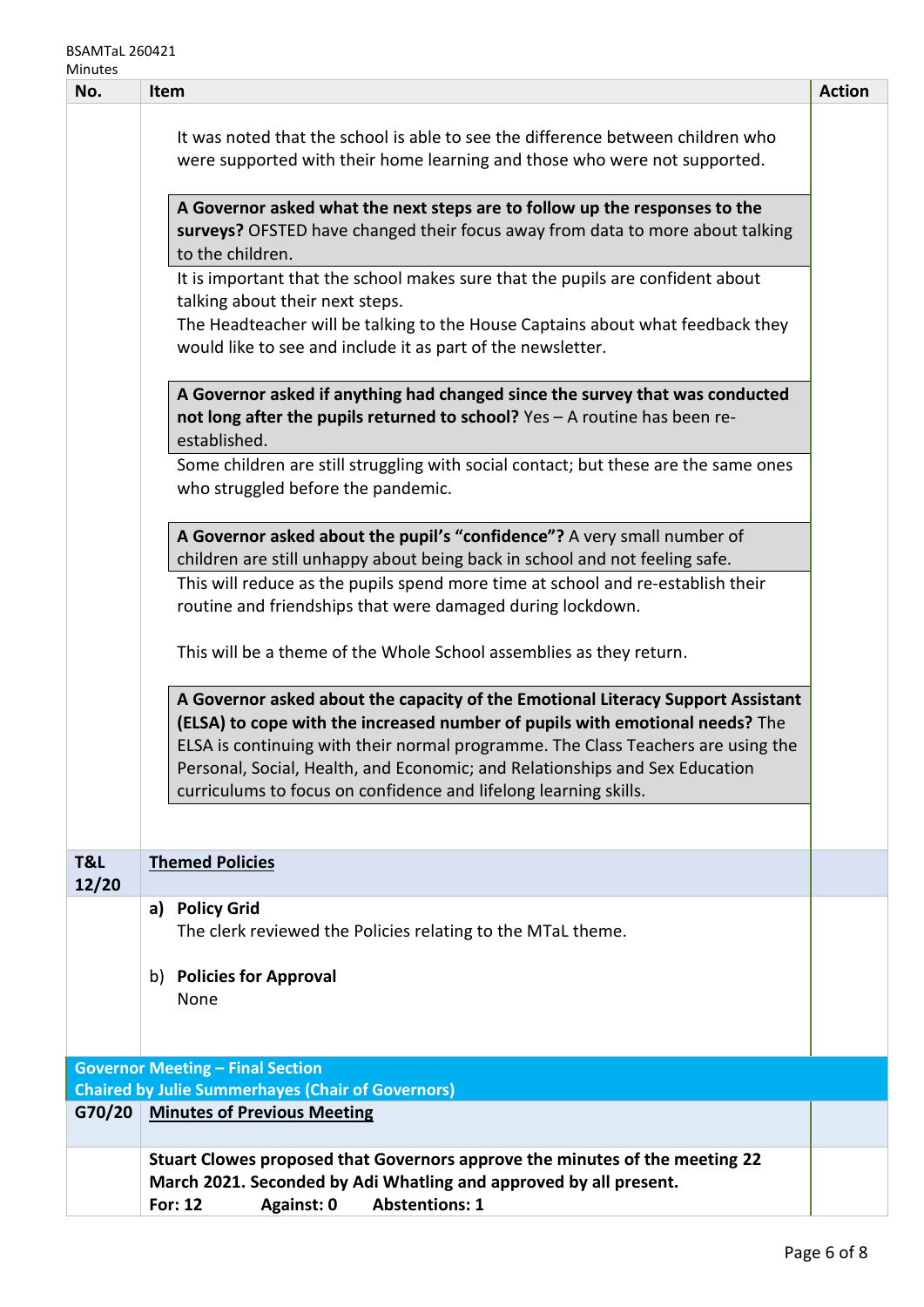| No.    | <b>Item</b>                                                                                                                                                                                                                                                                                                                                                                             | <b>Action</b> |
|--------|-----------------------------------------------------------------------------------------------------------------------------------------------------------------------------------------------------------------------------------------------------------------------------------------------------------------------------------------------------------------------------------------|---------------|
|        | [Governors not present at the meeting abstained from approving the minutes]                                                                                                                                                                                                                                                                                                             |               |
| G71/20 | <b>Papers for Information</b>                                                                                                                                                                                                                                                                                                                                                           |               |
|        | Early Career Framework. This replaces Newly Qualified Teachers (NQT) and will last<br>for 2 years.                                                                                                                                                                                                                                                                                      |               |
| G72/20 | <b>Matters Arising</b>                                                                                                                                                                                                                                                                                                                                                                  |               |
|        | None.                                                                                                                                                                                                                                                                                                                                                                                   |               |
| G73/20 | <b>Governors Visits and Training</b>                                                                                                                                                                                                                                                                                                                                                    |               |
| G74/20 | <b>Governors Visits' to School</b><br>a)<br>JS - Regular meeting with Headteacher.<br>CB - Specialist Teacher interviews<br><b>Engagement with Senior and Subject leaders</b><br>b)<br>Team Leaders will give presentations to the Governors at future meetings and<br>answer questions on their subject areas.<br><b>Governor Training</b><br>c)<br>None.<br><b>Procedural Matters</b> |               |
|        |                                                                                                                                                                                                                                                                                                                                                                                         |               |
|        | None.                                                                                                                                                                                                                                                                                                                                                                                   |               |
| G75/20 | <b>Any Other Business</b>                                                                                                                                                                                                                                                                                                                                                               |               |
|        | The Headteacher recorded his thanks to Millfield School for their donation for Health<br>and Fitness and PE equipment.<br>AW is visiting the School to present the cheque.                                                                                                                                                                                                              |               |
| G76/20 | Date, time, and place of the next meeting                                                                                                                                                                                                                                                                                                                                               |               |
|        | The next meeting of the Board of Governors will be on<br>Monday 17 May 2021 - SEYS<br>Via Microsoft Teams                                                                                                                                                                                                                                                                               |               |
|        | All meetings will start at 6.00pm                                                                                                                                                                                                                                                                                                                                                       |               |